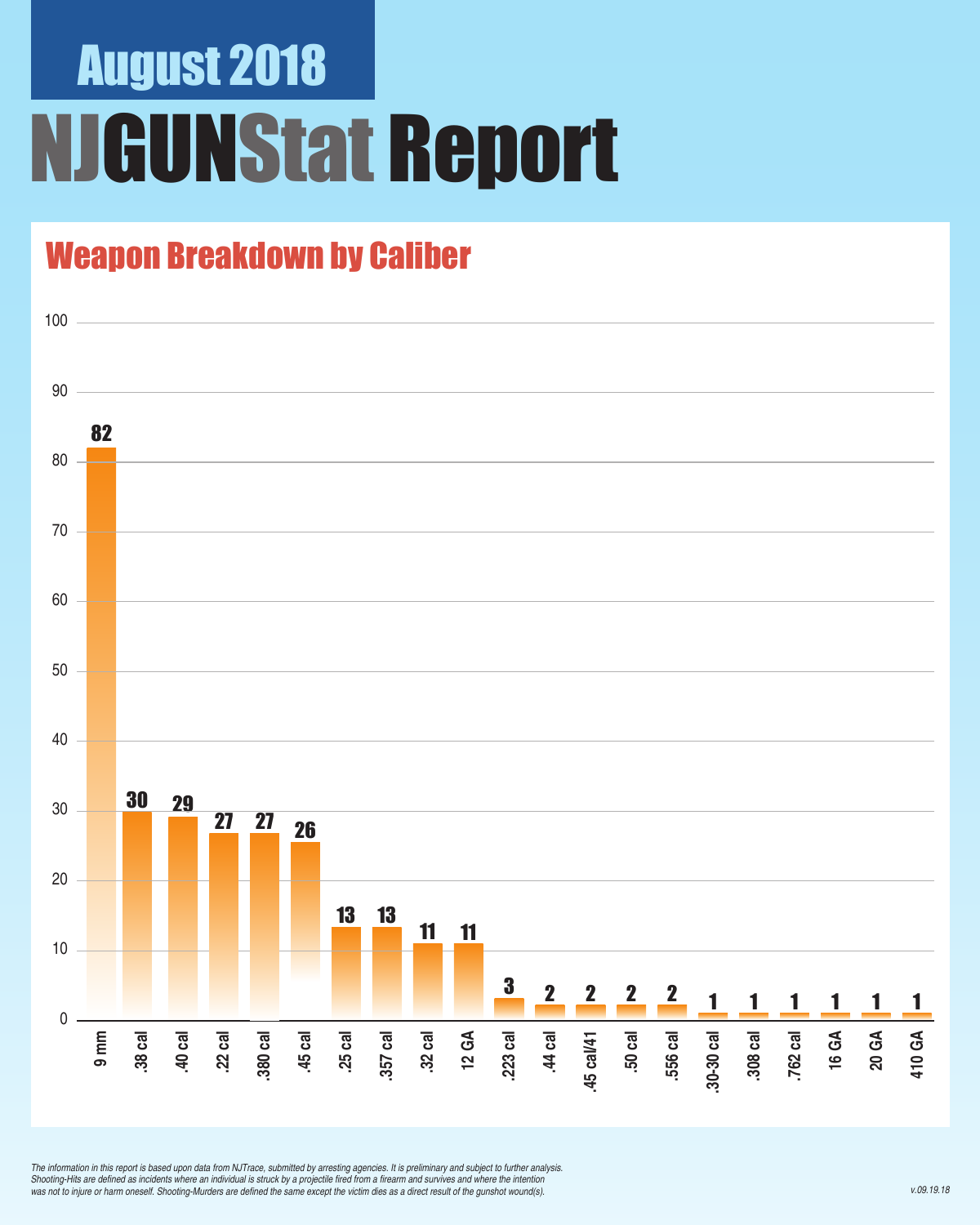# August 2018 UNStat Report

### Gun Recovery Numbers Statewide

| Total Crime Guns Recovered <sup>1</sup>              | 286 |
|------------------------------------------------------|-----|
| Found Property/Turned in                             | 125 |
| Guns with Possessors                                 | 161 |
| Individuals Arrested with<br>More than One Crime Gun | R   |

## New Jersey Counties

80



## New Jersey Cities



*The information in this report is based upon data from NJTrace, submitted by arresting agencies. It is preliminary and subject to further analysis.*  Shooting-Hits are defined as incidents where an individual is struck by a projectile fired from a firearm and survives and where the intention was not to injure or harm oneself. Shooting-Murders are defined the same except the victim dies as a direct result of the gunshot wound(s).

<sup>1</sup>A crime gun is a firearm that was unlawfully possessed or used, or that was recovered from a crime scene or is otherwise believed to have been involved in the commission *of a crime, or that was found property (e.g., abandoned or discarded).*